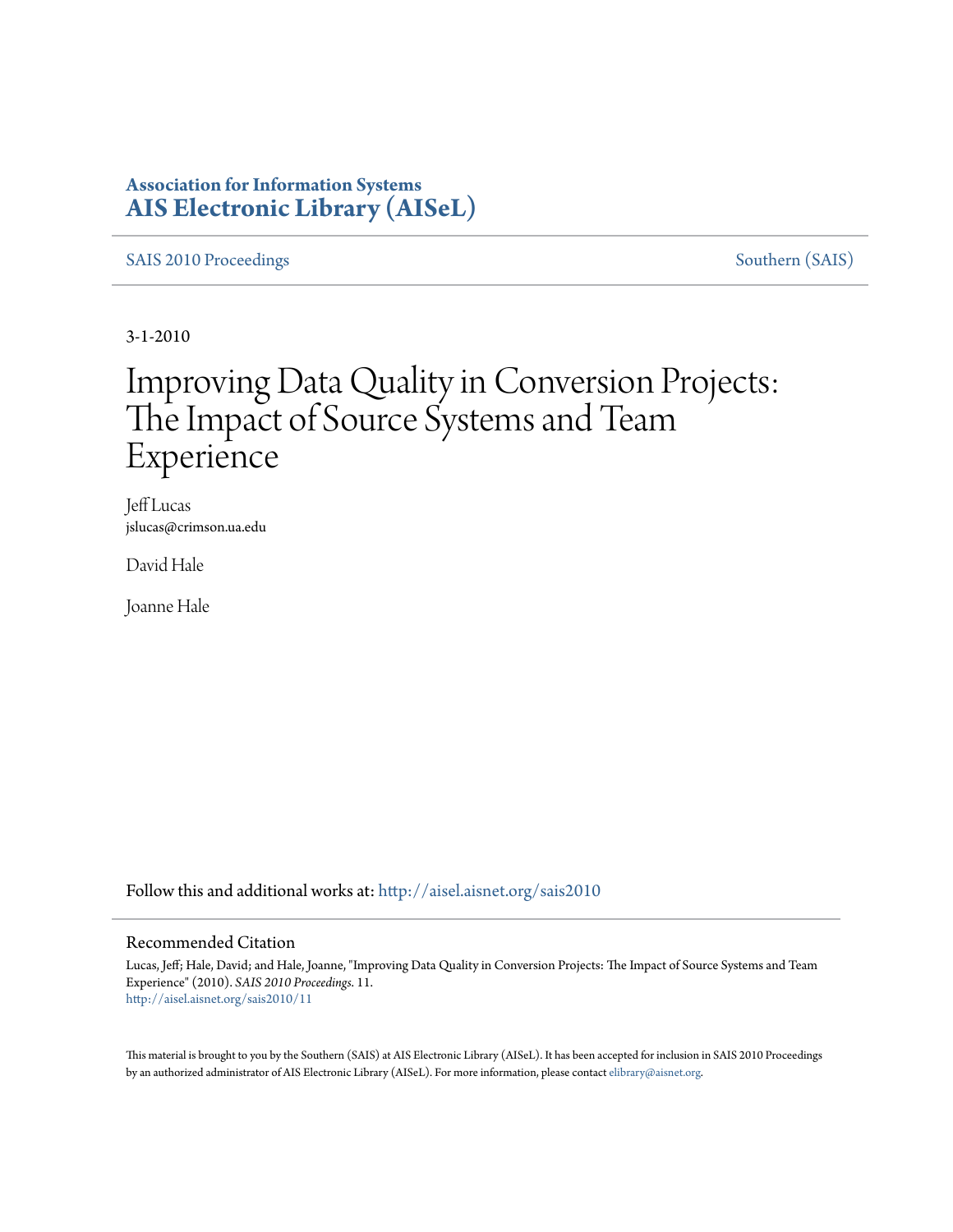## **IMPROVING DATA QUALITY IN CONVERSION PROJECTS: THE IMPACT OF SOURCE SYSTEMS AND TEAM EXPERIENCE**

**Jeff Lucas** The University of Alabama jslucas@crimson.ua.edu

**David Hale, Ph.D.** The University of Alabama dhale@cba.ua.edu

**Joanne Hale, Ph.D.**  The University of Alabama jhale@cba.ua.edu

#### **ABSTRACT**

Poor data quality has been shown to have a serious impact on organization performance including increased operational cost and ineffective decision-making. In response to poor data, many organizations take on data cleansing projects as part of ERP and data warehouse implementations. These projects can be extremely difficult and produce less than desired results.

This study will examine the data cleanup efforts taken on by an organization specializing in implementing and maintaining benefits modules for an ERP system. In particular this study will build on research in traditional software development and examine the impact of the conversion and cleansing team's experience with the source systems, the target system and systems within a similar domain on the accuracy of data following the conversion and cleanup effort.

#### **Keywords**

Data Quality, Information Quality, Data Administration, Data Warehousing, ERP

#### **INTRODUCTION / MOTIVATION**

Poor data quality within enterprise systems can have a profound impact on organizational performance. Estimating a true cost of data errors within an organization can be very difficult, but the impact of poor data quality is easy to identify. "These impacts include customer dissatisfaction, increased operational cost, less effective decision-making and a reduced ability to make and execute strategy" (Redman, 1998).

The impact of poor quality data on customer satisfaction and increased operational costs can be seen in everyday retail and corporate transactions. An example would be a sales organization that instituted a new "salesman's briefcase" system. The system would track each sales person's client contacts, sales leads, customer contact information, etc. The system would also be used to drive commission pay. The data converted into to the new system was highly prone to data errors. In many cases accounts were tied to the wrong sales associate. Customer contacts were associated with the incorrect account. Sales within the organization slowed dramatically as the sales force focused on cleaning the data in the new system.

Given a large portion of the sales force's pay was tied to the accuracy of the data in the system, cleaning the data immediately became their top priority. The organization paid not only in terms of the effort needed to clean the data, but in lost sales and a dissatisfied customer base that was not being attended to by the sales force.

While poor data quality's impact on decision-making and the ability to make and execute strategy may be difficult to measure, it is also easy to recognize. According to one executive "we spend about half our (decision-making) time just arguing about whose data is better" (Redman, 1998). This phenomenon is particularly pronounced in data warehousing and Enterprise Resource Planning (ERP) projects and systems.

A data warehouse (or smaller-scale data mart) is a specially prepared repository of data created to support decision making. "Providing high quality data to decision makers is the reason for building a warehouse" (Wixom and Waton, 2001). As seen in the Wixom and Waton study (2001), a high level of data quality is associated with a high level of perceived net benefits. If the underlying data can not be trusted and often is conflicting, how can it be used to drive business decisions and strategy?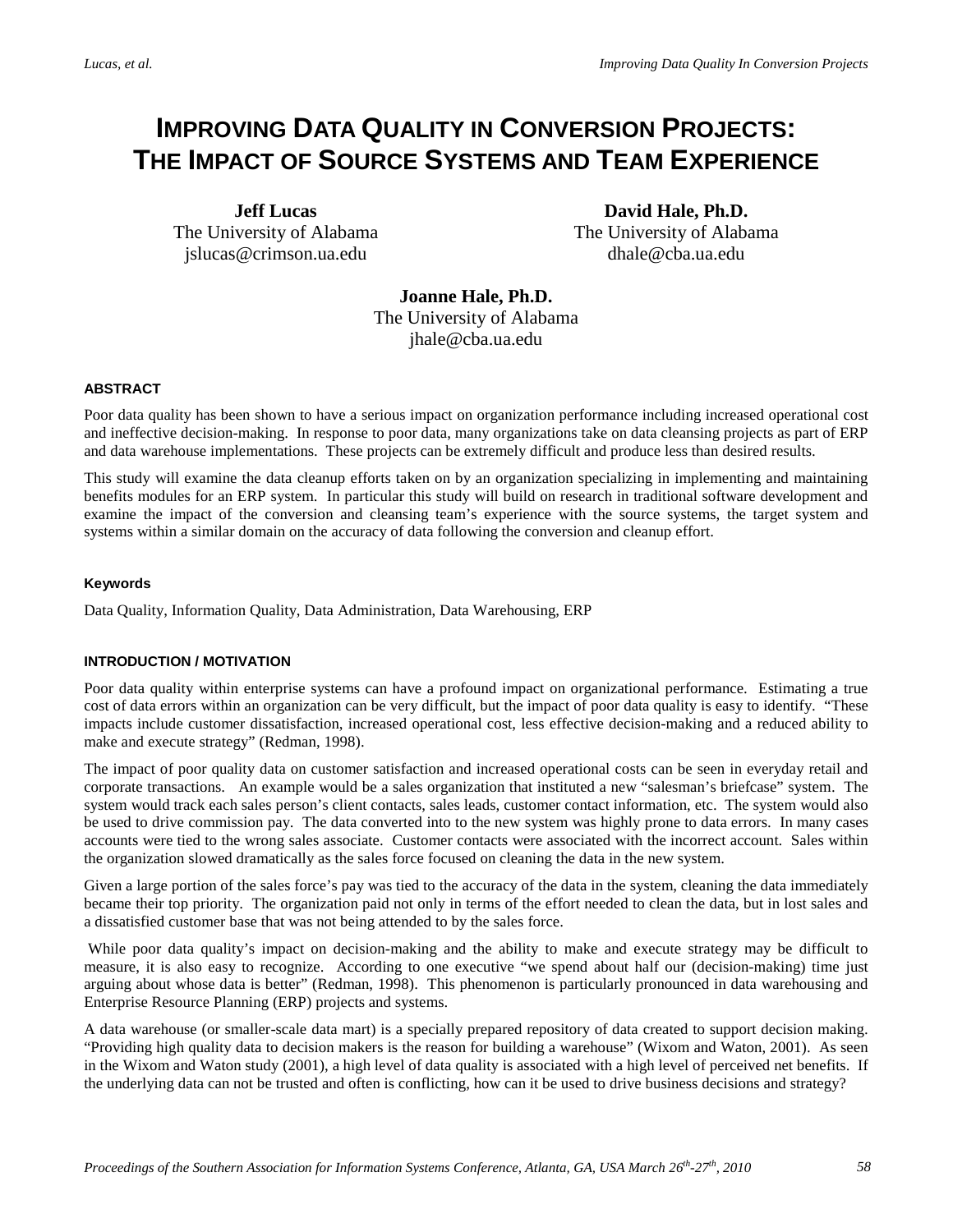ERP systems provide "two major benefits that do not exist in non-integrated departmental systems: (1) a unified enterprise view of the business that encompasses all functions and departments; and (2) an enterprise database where all business transactions are entered, recorded, processed, monitored, and reported" (Umble et al., 2003).

This unification of data into a single database places a premium on the accuracy of the data. Inaccurate data introduced by one department within the organization will now have a domino effect on the entire organization (Umble, et. al., 2003). Correcting existing data errors in source systems during the conversion process becomes a critical, albeit difficult process. As a senior project manager at a firm specializing in EPP system implementations put it, "Even when an implementation goes really well and we nail the entire project, data is still a serious problem."

With the underlying critical need for clean, accurate and usable data, organizations and researchers alike have spent more than a decade looking for better ways to define and maintain accurate data. The reader is directed to Lee et al. (2002) for an overview of related research. This prior research has focused primarily on the taxonomy of data errors, the process for data cleansing and maintenance and the tools used in the data cleansing process. Despite this prior work, data cleansing efforts tend to be very difficult and quite costly to organizations.

This study will focus on organizations efforts to clean data needed to support business functions, both transactions and decision making. In particular it will examine the typical process taken to "cleanse" data during a conversion and how task dependent metrics are impacted by the make-up and experience level of the data conversion and cleansing team.

#### **LITERATURE REVIEW**

#### **Dimension of Data Quality**

Much of the prior research to define data quality or information quality (IQ) has focused on defining the multiple dimensions of information quality. In general IQ dimensions can be grouped into four categories (Lee et al., 2002):

- Intrinsic IQ Information has quality in its own right
- Contextual IQ Information should be considered within the task at hand
- Representational and Accessibility IQ Systems should provide access to information in a way that is easy to understand and manipulate.

#### **Assessing Data Quality**

It is important when determining the quality of data within an organization, to review the data through the lens of the user. "If stakeholders assess the quality of data as poor, their behavior will be influenced by this assessment" (Pipino et al., 2002). This study will adopt this user-centric focus and define data or information quality as "data that are fit for use by data consumers" (Wang and Strong, 1996).

Data quality assessments can be segregated into task-independent and task-dependent metrics. "Task-independent metrics reflect states of the data without the contextual knowledge of the application, and can be applied to any data set, regardless of the tasks at hand. Task dependent metrics, which include the organization's business rules, company and government regulations, and constraints provided by the database administrator, are developed in specific application contexts" (Lee et. al., 2002).

Given the definition of information quality as data that are fit for use by the data consumer, task dependant metrics are vital. For example, an organization that chooses to implement an ERP Benefits module to automate retirement calculations could have a very different opinion of their data before and after the implementation:

- Prior to the ERP implementation many processes and functions are executed manually. For example when an employee initiates retirement, a retirement specialist from the benefits team is likely to complete the pension calculation manually. In order to complete this process the specialist would gather needed data from payroll, HR, etc. In this black box world of the manual process the user would have given a high quality data rating.
- Once the pension calculation is automated, the same data is needed in a standardized format within the ERP system. In the post-conversion world where retirements are initiated and processed on line, holding the process up while a retirement specialist tracks down needed data would likely lead to a frustrated employee and a retirement specialist that is not satisfied with the state of their data.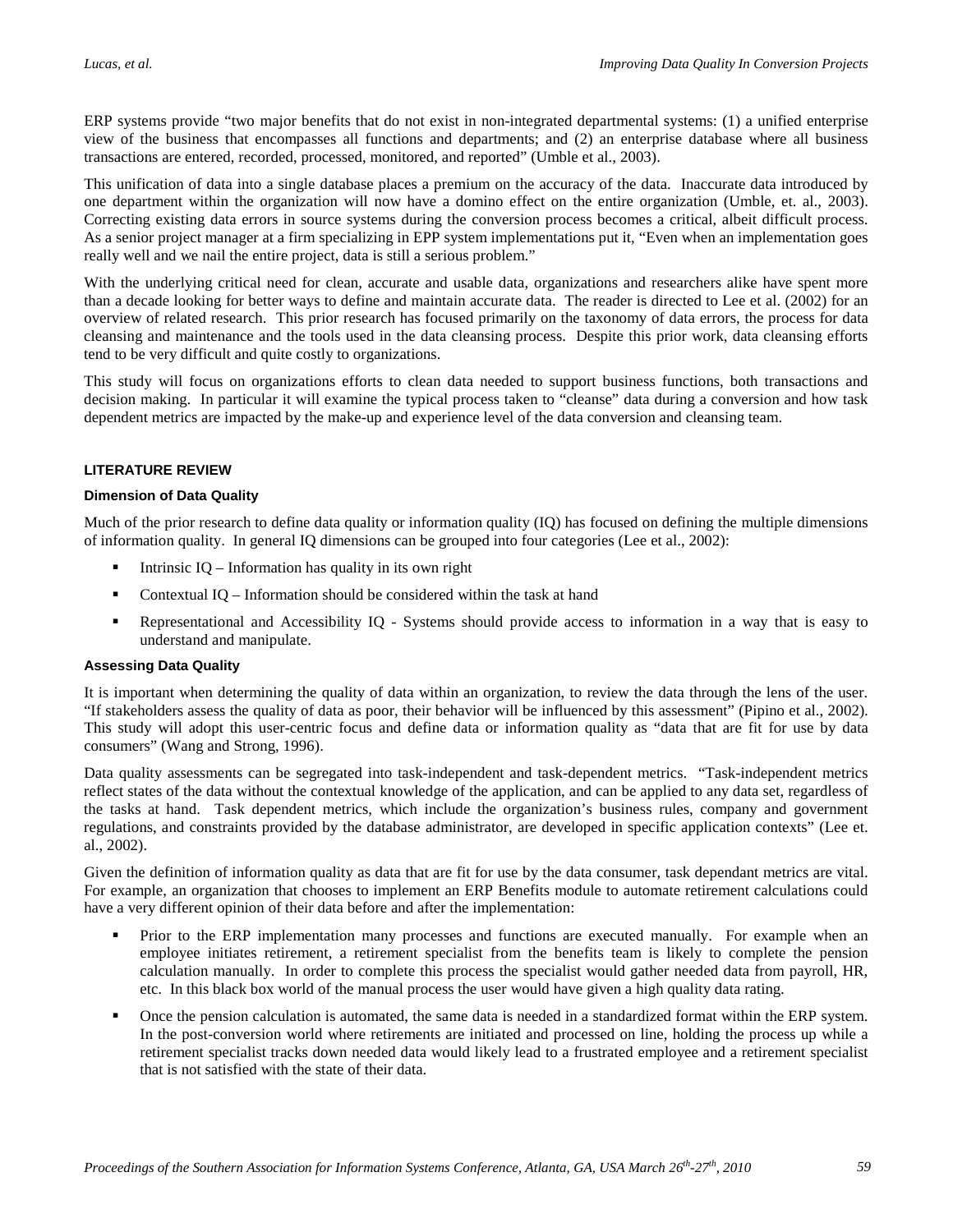When assessing the state of data quality within an organization, both subjective and objective measures must also be considered (Pipino et. al, 2002). Subjective measures deal primarily with the data consumer's perception of the data quality. These subjective measures can be captured with the use of a questionnaire. As mentioned earlier, these subjective measures are important as they drive user behavior. The most straight forward objective measure is a simple ratio. "The simple ratio measures the ratio of desired outcomes to total outcomes" (Pipino et. al, 2002).

#### **Data Complexity**

When completing a data conversion, cleansing or integration project as seen in many data warehouse or ERP implementations, the cleansing team must determine the complexity of the data that will be received from the source systems. This research proposes that the following items drive this complexity:

- The total volume of data as measured by the number of records in the source systems,
- The number of data elements being integrated or cleansed,
- The number of sources of data that will be utilized and
- The number of non-automated sources of data.

In addition to the volume of data, data complexity of the source data is driven by the understandability and usability of the data storage system as well as redundancy of data across systems. If there is a large amount of redundancy of data in various source systems it will require additional data integration activities and increase the complexity of the source system data.

#### **Data Quality Drivers**

This research proposes that the primary drivers of target data accuracy in a data conversion and cleansing project are the data quality of the source systems and complexity of data received from the source systems. If an organization is implementing a new ERP system and conducting a cleansing project as part of the implementation the first step in the project would be to assess the current state of the data.

If there is only a single source of data, that is easy to access and understand, and the data within the source system is high quality, the target system will have high quality data. Unfortunately, clean data with low complexity is seldom the starting point of a data cleansing project. As the quality of the data declines or the complexity increases other factors, such as tooling, advanced analytical techniques and team experience, play an important role in the data cleansing project.

Tooling tends to be most effective improving task independent measures of data quality. There are several tools in the marketplace that can be used to cleanse specific domains such as name or address data or to complete duplicate record elimination (Rahm and Hai Do, 2000).

To improve task dependent measures of data quality advanced analytical techniques can play a vital role. There are many approaches to data analysis, but data profiling and data mining are often used. Data profiling focuses on instance analysis such as data type, length, value range, discrete values, variance, uniqueness, typical string values, etc. Data mining efforts includes clustering, summarization association discovery and sequence discovery (Rahm and Hai Do, 2000). The information gained from this analysis can be used to generate highly sophisticated mapping and cleansing rules.

Given the task dependent nature of data quality, it is proposed here that the cleansing team's knowledge, experience and ability would significantly influence the outcome of the cleansing project. A review of current software development literature reveals that experience within the same system leads to productivity enhancement for an individual programmer and within programming teams (Boh et al, 2007). This same study found that team productivity was enhanced not only by experience within the same system, but also within related and similar systems. In fact experience with related systems had a greater impact on productivity at the team level than did experience within the same system.

#### **RESEARCH OBJECTIVE AND QUESTIONS**

This study looks to add to the data cleansing literature by analyzing the impact of the cleansing team's experience on data quality. In particular, this study will build on the Boh et al. (2007) findings and determine the impact of team experience with the target system, the source system and similar systems on target data quality.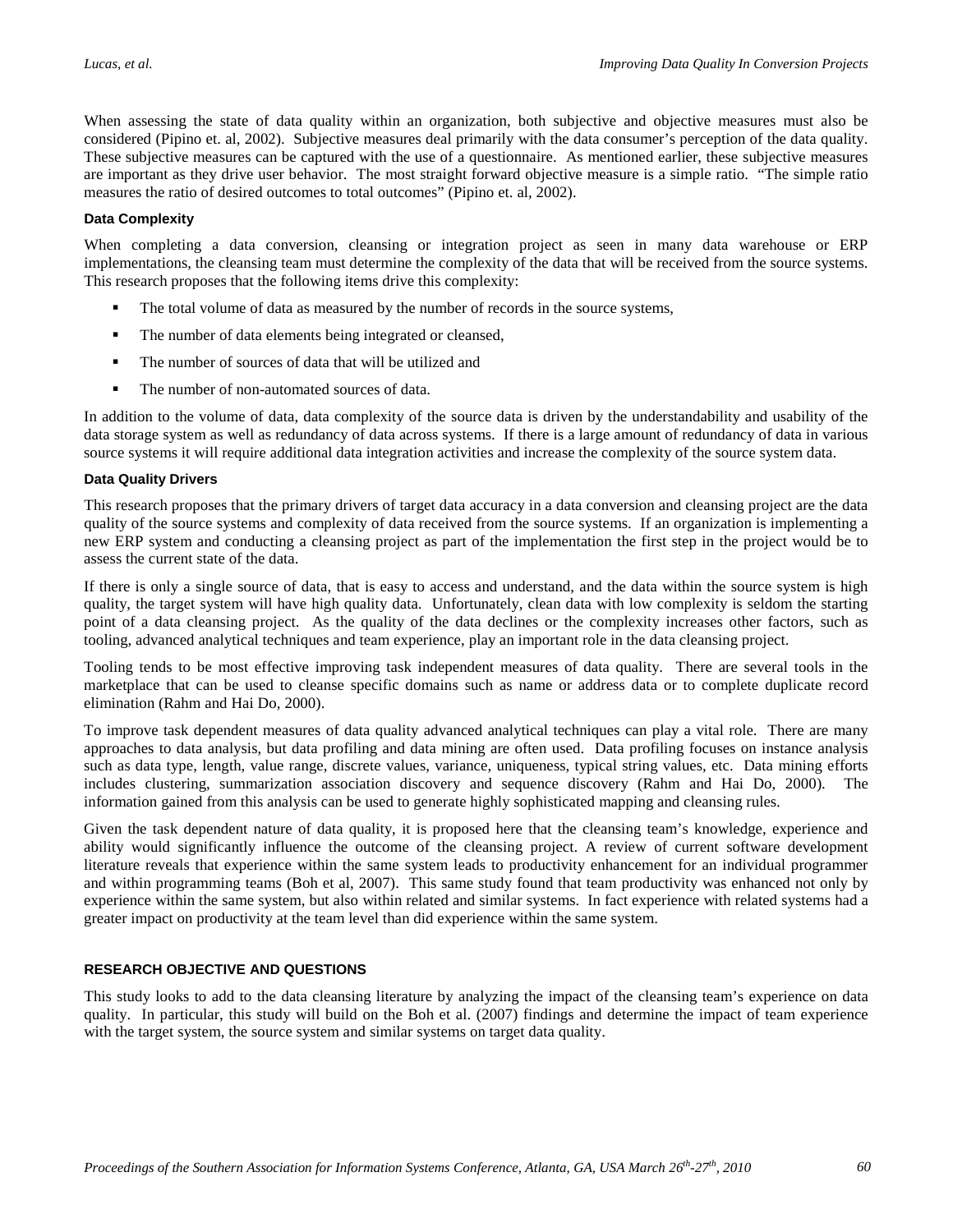Building on this model, this study will test three primary hypotheses:

**H1a**: Increased team experience with the source system will increase target data quality in data cleansing projects.

**H<sub>1b</sub>**: The impact of team experience with the source system will be greater for highly complex data sets or source systems with extremely poor data quality.

**H2a**: Increased team experience with the target system will increase target data quality in data cleansing projects.

H<sub>2b</sub>: The impact of team experience with the target system will be greater for highly complex data sets or source systems with extremely poor data quality.

**H3a:** Increased team domain knowledge will increase target data quality in data cleansing projects.

H<sub>3b</sub>: The impact of team domain knowledge will be significantly greater for highly complex data sets or source systems with extremely poor data quality.



**Figure 1. Data Quality Success Drivers and Moderators**

#### **METHODOLOGY**

This study will employ a combination of methods in order to triangulate and confirm findings. The primary method employed will be a review of project archival data of nearly 60 conversions executed within a single firm in the past two years. This will include a review of the issue and defect tracking system for the conversion and cleansing project as well as a review of the defects created and tracked post conversion.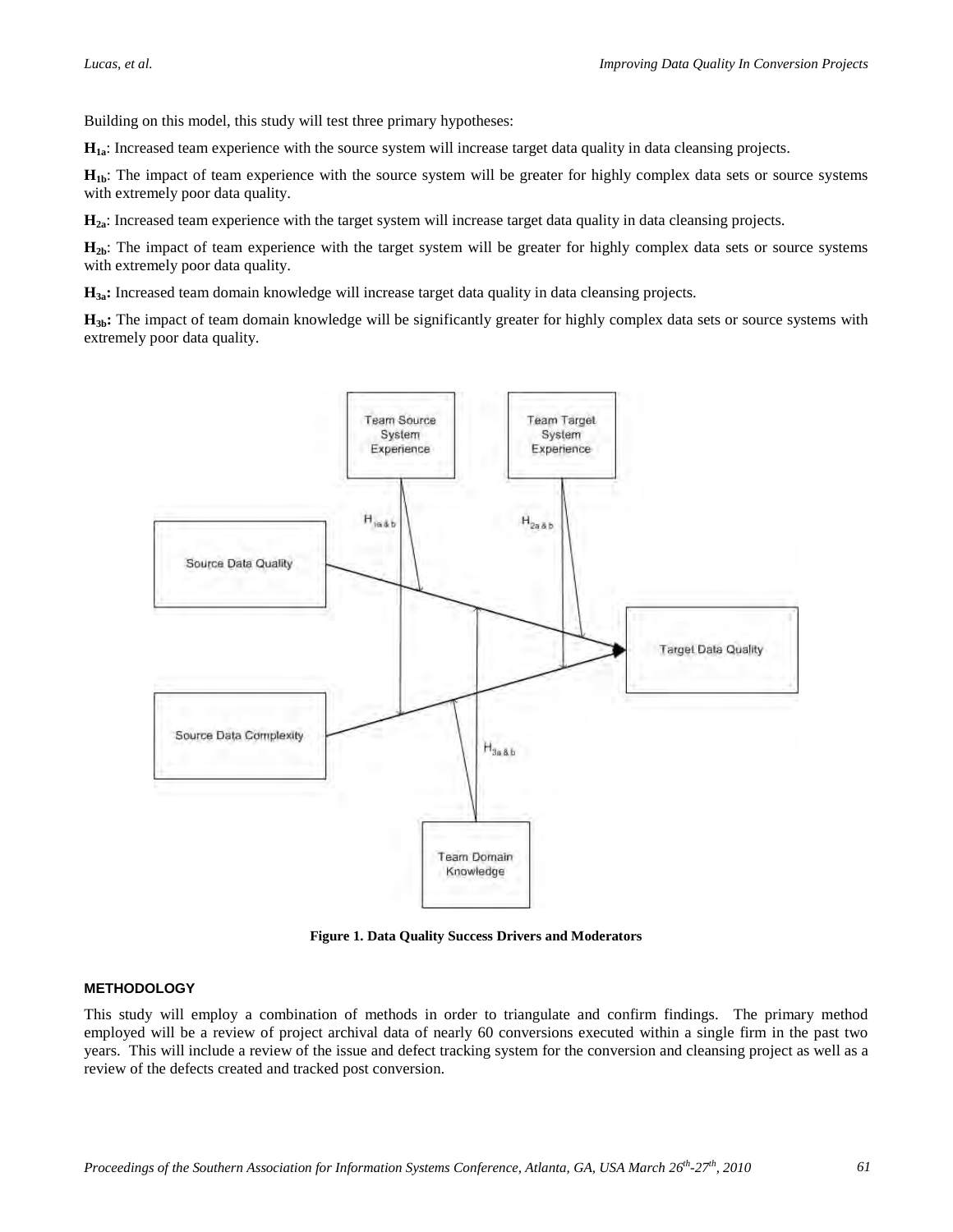The archival review will also include the data conversion requirements documentation, conversion development specifications and conversion reconciliation reports. Through this archival data the research team will quantify the team experience, source data accuracy, source data complexity and target data accuracy. Surveys will be conducted to measure team experience and user perception of data quality. A more detailed explanation of each variable follows:

#### **Source Data Accuracy**

Source data accuracy will be measured using the conversion team's pre conversion profiling and edit reports. These reports detail the state of the data as received by the conversion team including the total number of records with missing or incomplete data, the number of records that fail to meet formatting standards as well as the number of records that do not pass context specific edits.

Each error will be categorized and given a severity rating from one to three based on the impact the error would have on ongoing processing if not corrected. A pre conversion data score will then be calculated by summing the severity rating of each error. This pre conversion data score will be assessed in conjunction with the total number of records to assign a source data accuracy rating of high, medium or low.

Data quality must also be measured through the eyes of the user. If the ultimate data user does not believe the data is of high quality, it will impact his use of the system (Pipino et. al., 2002). For this reason a survey instrument will also be employed to measure the conversion team's assessment of the source data quality. The conversion team's perception of the source data quality will be considered in the context of the quantitative data accuracy rating to determine the final source data accuracy rating.

#### **Source Data Complexity**

Source data complexity will be measured using the conversion data requirements, development specifications and team analysis meeting notes. The requirements documentation will detail the total number of sources, the number of sources that have overlapping or competing records as well as the structure and schema of the source data.

As with data accuracy, data complexity is also best examined through the lens of the user. If the data is complicated and difficult for the user to understand, the conversion will be more difficult to execute. The review of project archival data will be used in conjunction with the survey results to assign a source data complexity rating of high, medium or low.

#### **Target Data Accuracy**

Target data accuracy will be measured using three sources of data. First the team will review the number of records flagged for manual processing at conversion due to known data defects. This count will be considered in relation to the total number of records in the target data. Next the team will review the number of processes that are stopped or hit processing edits due to data in the first three months following conversion. Finally the issues and defects logged in the first three months following the conversion will be examined to identify data related defects. This information will be used to assign a target data accuracy rating of high, medium or low.

A survey instrument will also be employed to measure the ongoing team's assessment of the source data quality. The ongoing team is responsible for processing transactions using the conversion data and the ultimate user of the target data. The ongoing team's perception of the target data quality will be considered in the context of the quantitative data accuracy rating to determine the final target data accuracy rating.

#### **Team Experience**

A survey instrument will be used to elicit the number of month's experience each team member had with the source systems prior to the conversion as well as the number of months experience each had with the target system and other systems in the same domain. Follow-up interviews with the conversion team lead will be conducted in order to evaluate overall team proficiency with the source systems, target system and the conversion tool set in general.

#### **RESEARCH STATUS**

A review of literature pertaining to data accuracy, data complexity, data cleansing, data migration, data maintenance and experience based learning in software development is underway. The target research organization has been contacted and the terms and conditions for access to organizational data are being negotiated.

At the conference the authors will present a research in progress report on the initial findings of the study including insights gained during the initial phases of the field study, any additional drivers uncovered by the research team, etc.